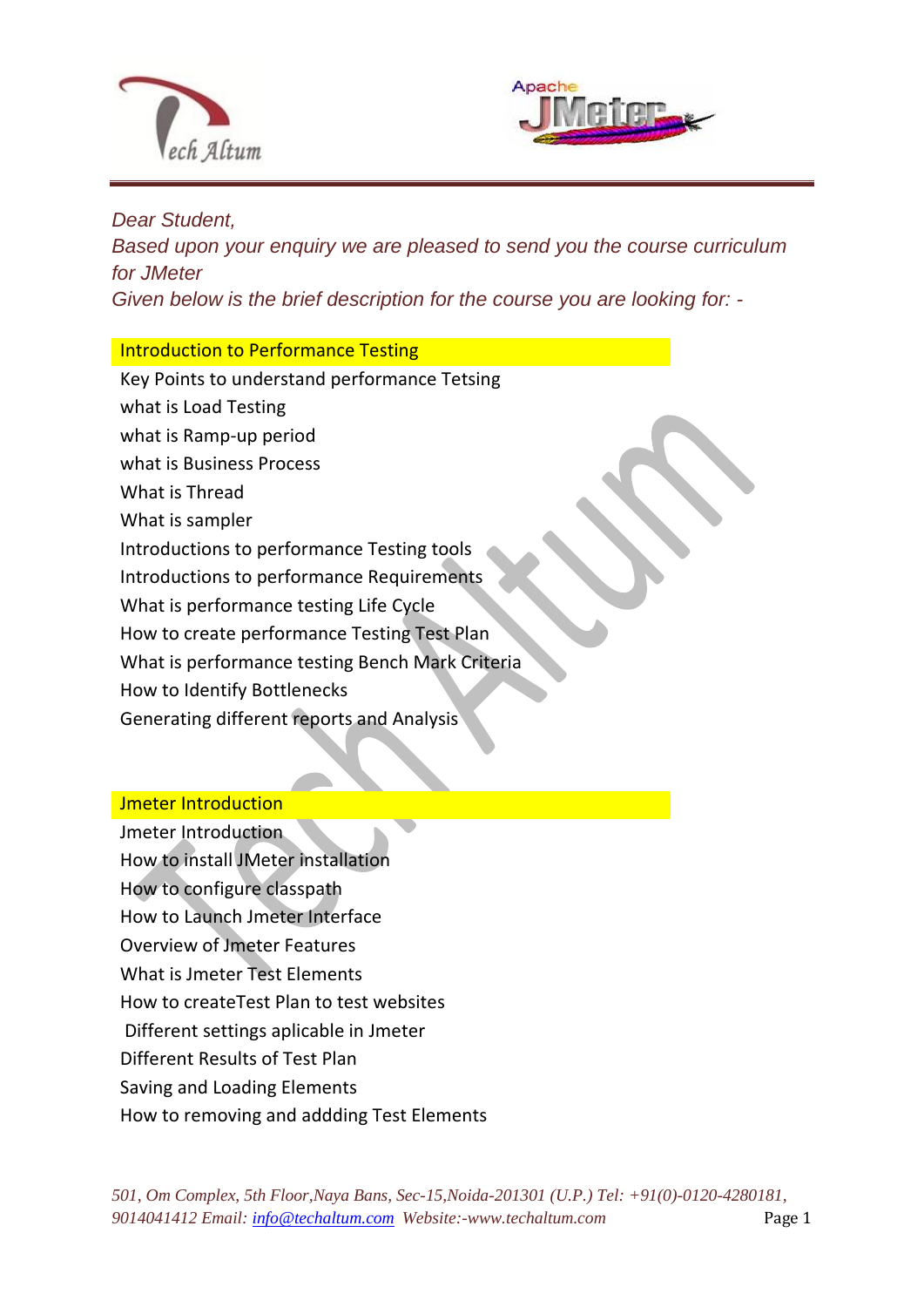



#### [How To Use Jmeter for HTTP Proxy Server Testing](http://www.guru99.com/how-to-use-jmeter-for-http-proxy-server-testing.html)

How to Recording steps on a website

 $\overline{a}$ 

Implementing HTTP Proxy server

- How to configure the browser for recording the test script
- Firefox Mozilla configuration for recording test
- Chrome configuration for recording script
- How to Configuring IE
- Recording and Playback on sample site

## what is Thread Group

Elements of Test Plan discription Introduction to Thread Group Explanation of Thread group - control panel What is single Thread Group test what is multiple Thread Group test Thread Group setup what is tearDown Thread Group Thread Group and Test Plan interaction How to create Custom Thread Groups External plugins for Jmeter configuration What is Stepping Thread Group What is Ultimate thread group

## Explanation of Samplers

What is HTTP Request What is FTP Request What is JUnit Sampler What is TCP Sampler What is OS Process Sampler What is JDBC Sampler What is Test Action What is SOAP/XML-RPC Sampler What is Webservices Sampler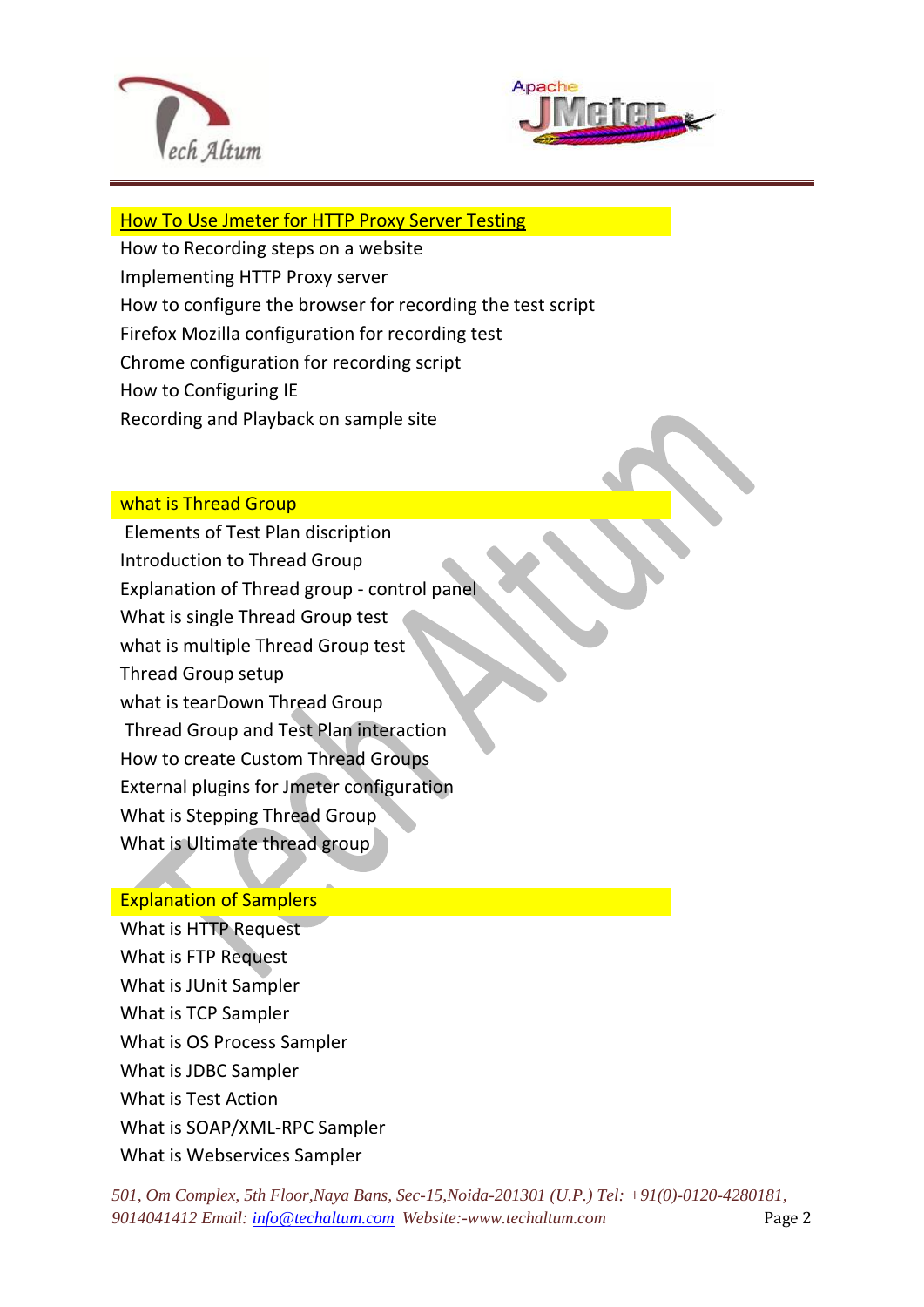



## Explanation of Logic Controllers

 $\overline{a}$ 

What is Once Only Controller What is Random Controller What is Random Order Controller What is Loop Controller What is Interleave Controller What is Recording Controller What is Simple Controller what is Throughput Controller How to create Runtime Controller what is IF Controller what is While Controller wjat is Switch Controller Explantiom of Module Controller Explantion of Include Controller Explantion of For Each Controller Explantion Transaction Controller

#### Detail Explanation Pre and Post Processors

What is Pre and Post Processors What is HTML link Parser What is HTTP URL rewriting modifier How to add USer Parameters Where to use Regular Expression Extractor What is XPath Extractor How to manage Result status handler How to to Debug Post Processor What is Assertion results listener How configure HTTP Cookie Manager

## How to use Timers in Jmeter What is Constant Timer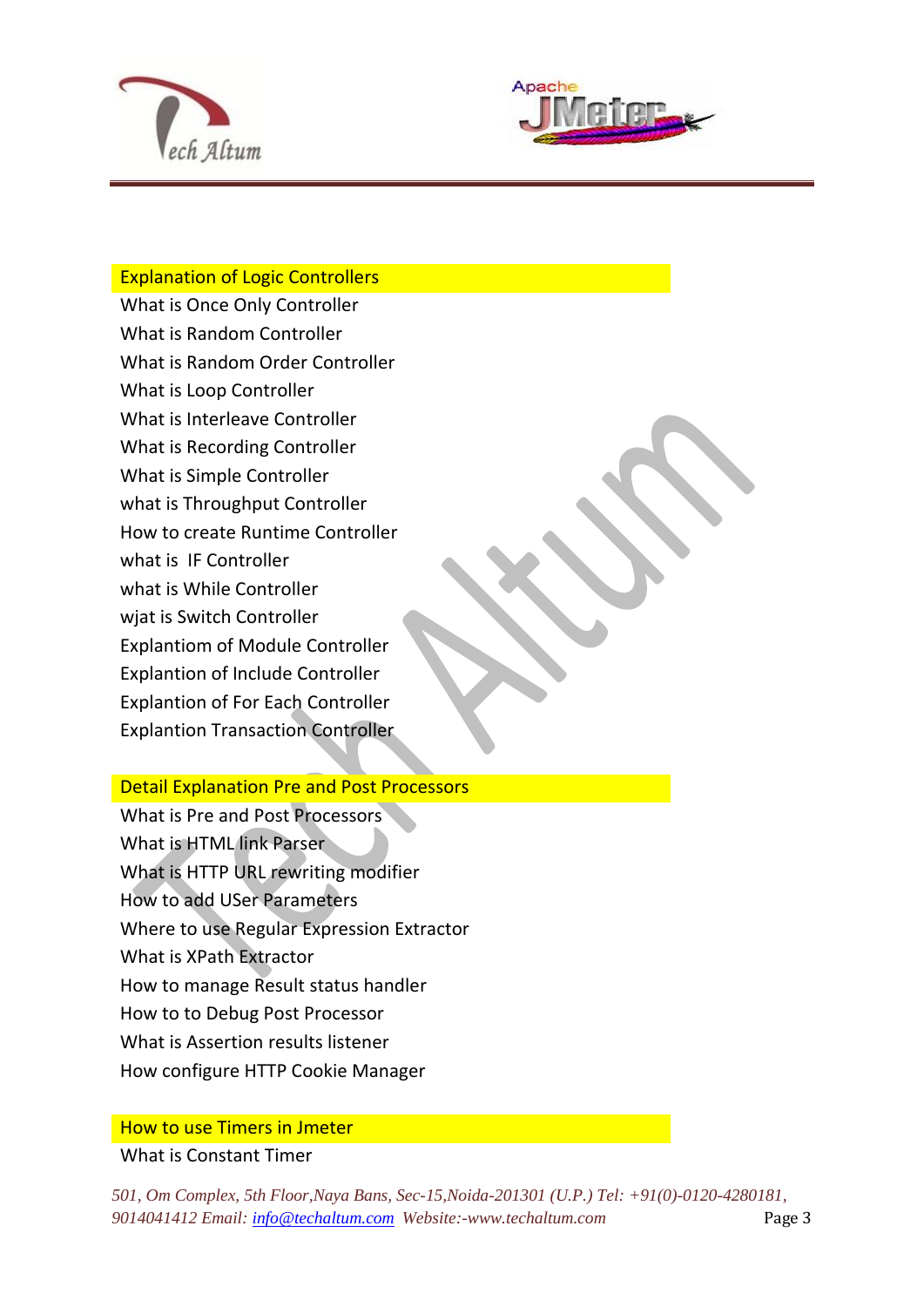



What is Gaussian Random Timer What is Uniform Random Timer What is Poisson Random Timer What is Synchronizing Timer What is Constant Throughput Timer

 $\overline{a}$ 

How to use Assertions in Jmeter

Detail Explanation of Assertions What is the Duration Assertion What would be the Size of Assertion What is XML Assertion What is XML Schema Assertion What is HTML Assertion What is Response Assertion What is XPath Assertion how to Compare Assertion

#### How to Configuration Jmeter Test Elements

Introduction to Config Elements What is Counter in Jmeter Explanation of Random Variable How to create FTP Request Defaults Setup Login Config Element What is HTTP Request Defaults What is Java request Defaults How to create user defined Variables - UDV Explanation of CSV Data Set Config Explanation of HTTP Authorization Manager What is HTTP Cookie Manager

#### Explanation of Jmeter Listeners

Listeners Introduction What is Aggregate Report What is Aggregate Graph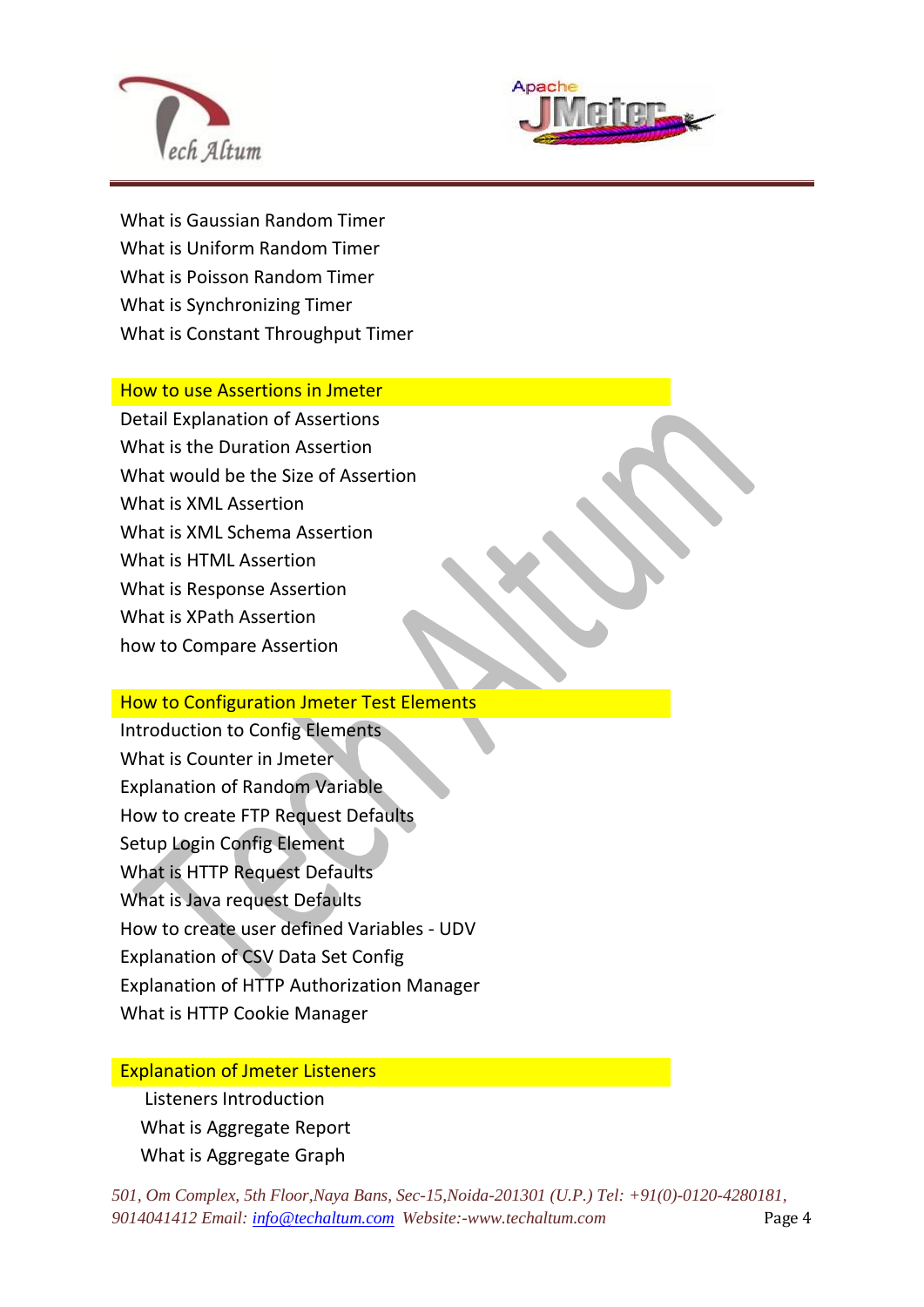



How to view Results Tree How to view Results in Table What is Summary Report What is Simple Data Writer What is Graph Results How to Save Responses to file How to Generate summary result What is Response time graph What do you mean by Monitor results Introduction to Spline Visualizer What is Mailer Visualizer What is Distribution Graph (Alpha) Explanation of Assertion Results How to compare assertion results

 $\overline{a}$ 

#### What is Jmeter Functions

threadNum what is intSum What is longSum What is doubleSum What is StringFromFile Understanding javaScript Introduction to BeanShell what is machineIP What is machineName What is TestPlanName What is log function What is Random function what do you understand by RandomString what is property function What is setProperty What is time function What is samplerName What is FileToString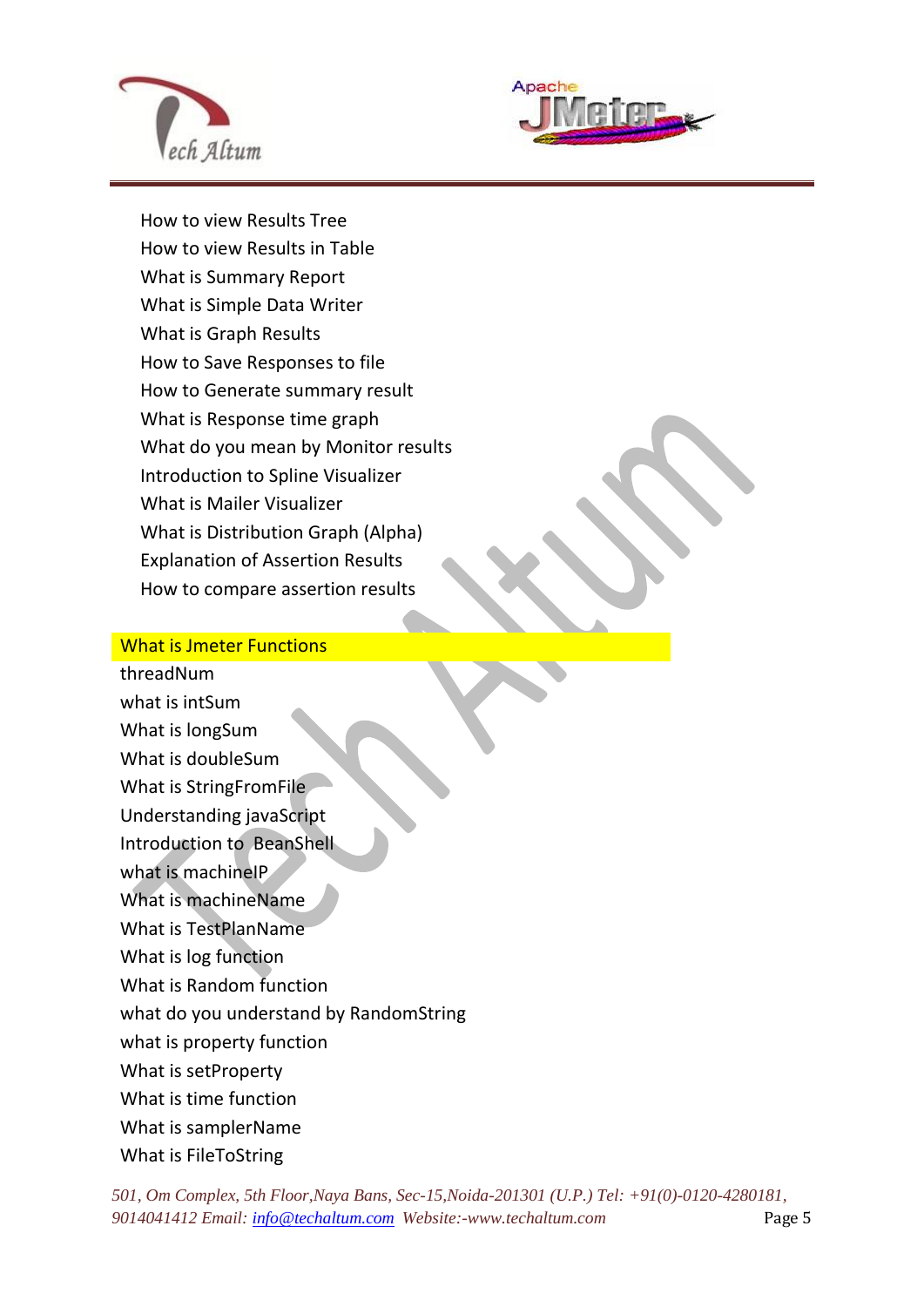



Custom Functions / User defined Functions

 $\overline{a}$ 

## **Introduction to Bean Shell Scripting**

- Introduction to BeanShell Scripting
- How to Set up BeanShell
- Introduction to Eclipse IDE
- Introduction to BeanShell Scripting Syntax
- what is BeanShell Samplers
- what is BeanShell Pre-processor
- what is BeanShell post-processor
- what is BeanShell Assertion
- What is BeanShell Timer
- What is BeanShell Listener

## **BSF Scripting introduction in Jmeter**

what is BSF scripting and what its use in Jmeter how to Set up BSF Understanding BSF Syntax how to write BSF -- JavaScript how to write BSF -- Groovy

## **How to test Database using Jmeter**

Database Testing with JMeter How to Set up jar files Creating JDBC connection with Oracle what is Select Statement what is Update Statement what is Insert Statement what is Delete Statement what is Create Statement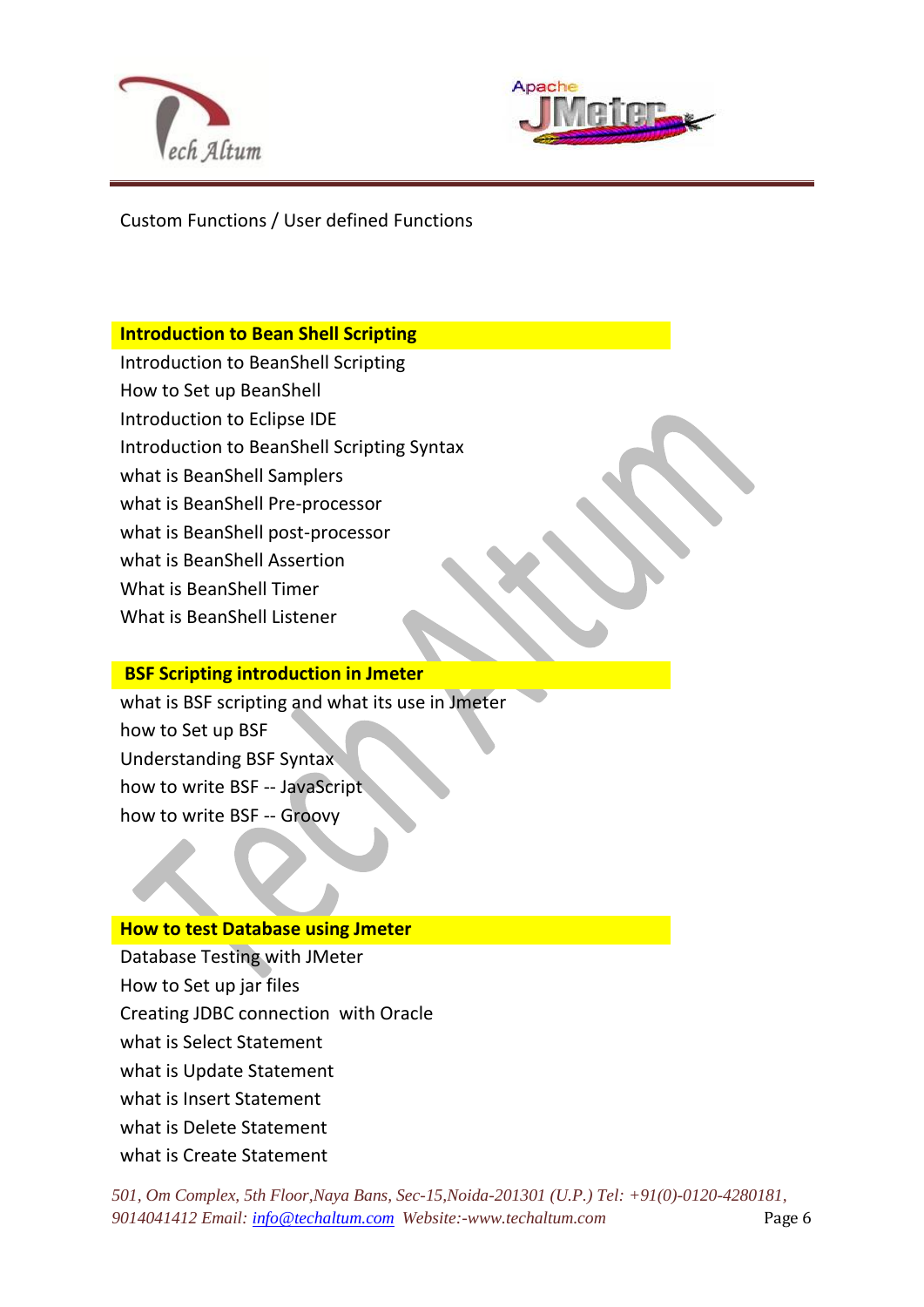



how to use Use parameterization

 $\overline{a}$ 

**How to Test Webservices using Jmeter** Webservices Introduction What do you understand by WSDL What is UDDI What is SOAP Message (Request & Response) What is Test Plan for Webservice What do you understand by WebService/SOAP Sampler Introduction to SOAP UI Tool Example of Freely exposed Webservice over Internet How to Set up Xampp and MySQL DB what is Inhouse Retail Project - Example

#### **Real time end to end scripting example**

How to test End to End Scenario using Jmeter

## **Performance Testing for Non-GUI and Distributed Mode using Jmeter**

How to perform Test Execution how to Execute tests in Non Gui mode How to Edit a test plan in a text/XML editor How to evaluate Jmeter test results in Non-gui mode What is GUI support to view reports What is Aggregate Report - load jtl file How to Execute tests in Distributed mode How to Configure the nodes How to Start the servers How to Configuring Jmeter Properties File Explanation of distributed execution from a GUI client What is distributed execution from a NON-GUI

## **How to perform Report Analysis and Monitoring Resources**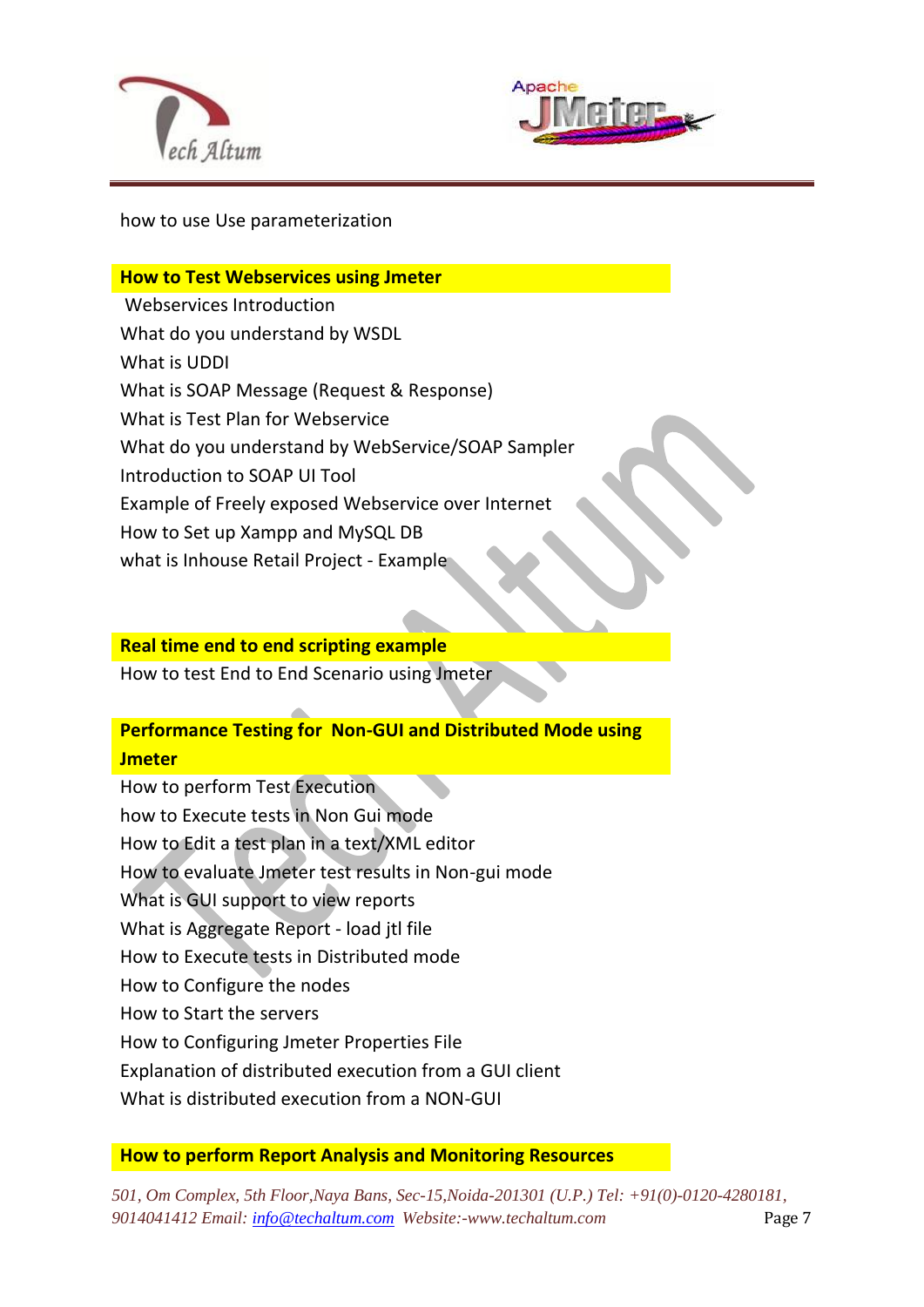

 $\overline{a}$ 



what are the Statistics available from JMeter what do you understand by Average, Median, Deviation Understanding Throughput, 90 Percentile How to do Server Monitoring using jmeter plugin How to perform Resource Utilization Monitoring Perfmon metric collector listener what is ServerAgent batch file Blazemeter Plugin Memory usage & Server metrics such as CPU Monitoring & analyzing CPU resources Monitoring memory utilization in Jmeter How to Drivie JMeter tests using Ant

#### **How to Test Restful Webservices using Jmeter**

What is Restful Webservices What is SOAP - WSDL, XML SOAP Message Introduction to REST based API Understanding HTTP Methods- GET, POST, DELETE, PUT Understanding MIME TYPES - JSON, XML Understanding CRUD Operations from Jmeter How tp Send Post Request from Jmeter How to Send JSON Payload What is Asserting JSON Response

#### **How to perofrm File download and upload using Jmeter**

How to Uploading a file on server How to download file from server

## **How to Integrate Jmeter with selenium**

Selenium WebDriver with Junit scripting Jmeter Integration with selenium

#### **Memory usage**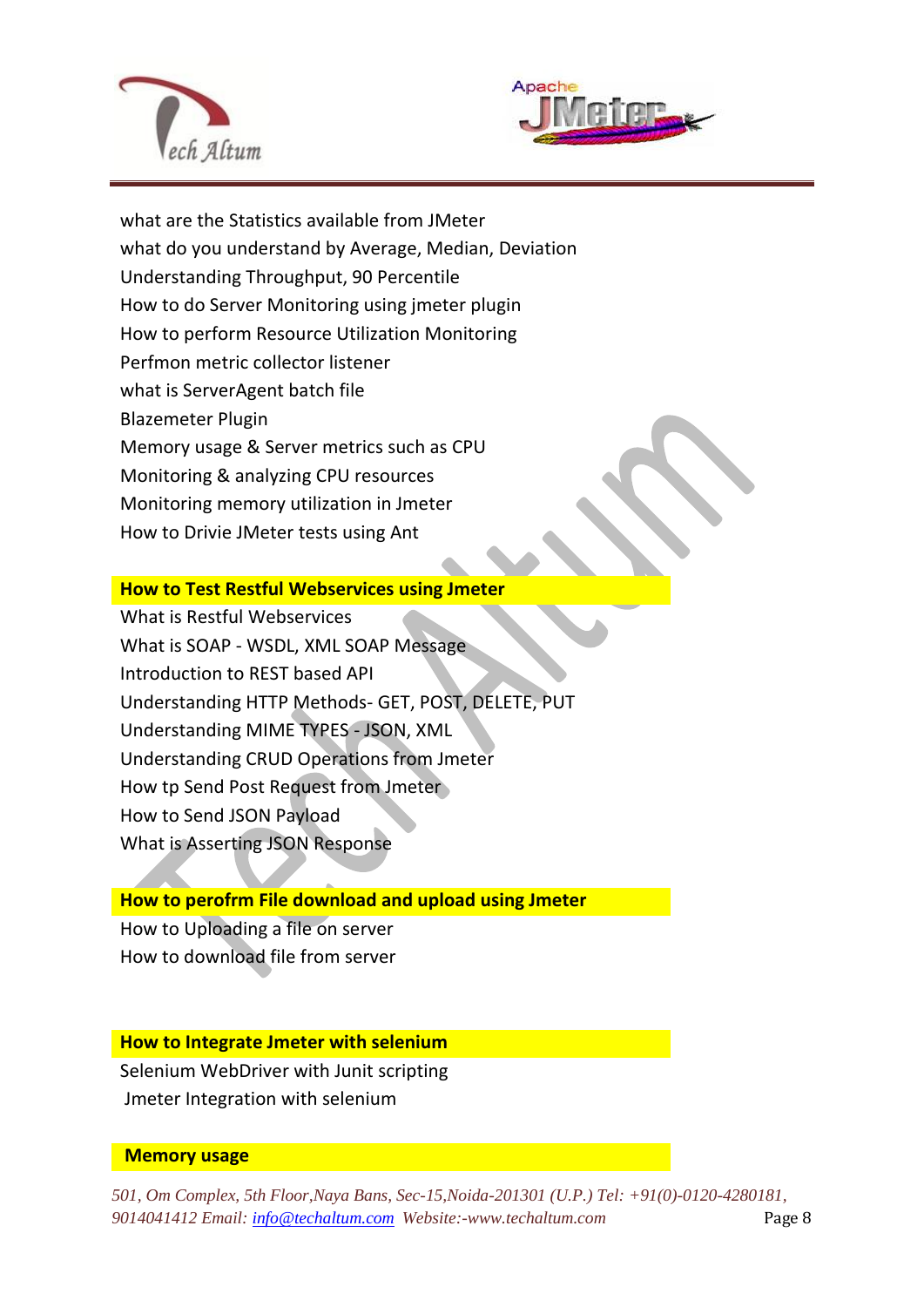

 $\overline{a}$ 



Explanation to JDBC MYSQL DB Connectivity Performance Testing Introduction Introduction to Performance Testing of Web applications Technical Jargon - -Functional/Regression Testing -Load Testing -Ramp-up -Threads/Users -Business Process Performance Testing Tools Performance Testing requirements/needs Performance Test Life Cycle Performance Test Planning Load Modelling Scripting Bench marking performance criteria Loading the test Reports generation and Analysis Bottlenecks identification

#### Jmeter Introduction

Introduction to Jmeter JMeter installation configuring classpath Launching Jmeter Interface Get to know Jmeter Features Overview of Jmeter Test Elements Create a basic Test Plan to test websites Executing tests with different settings Reading Results of Test Plan Adding and Removing Elements Loading and Saving Elements

#### Working with HTTP Proxy server

Recording steps on a website Using HTTP Proxy server Configuring the browser for recording the test script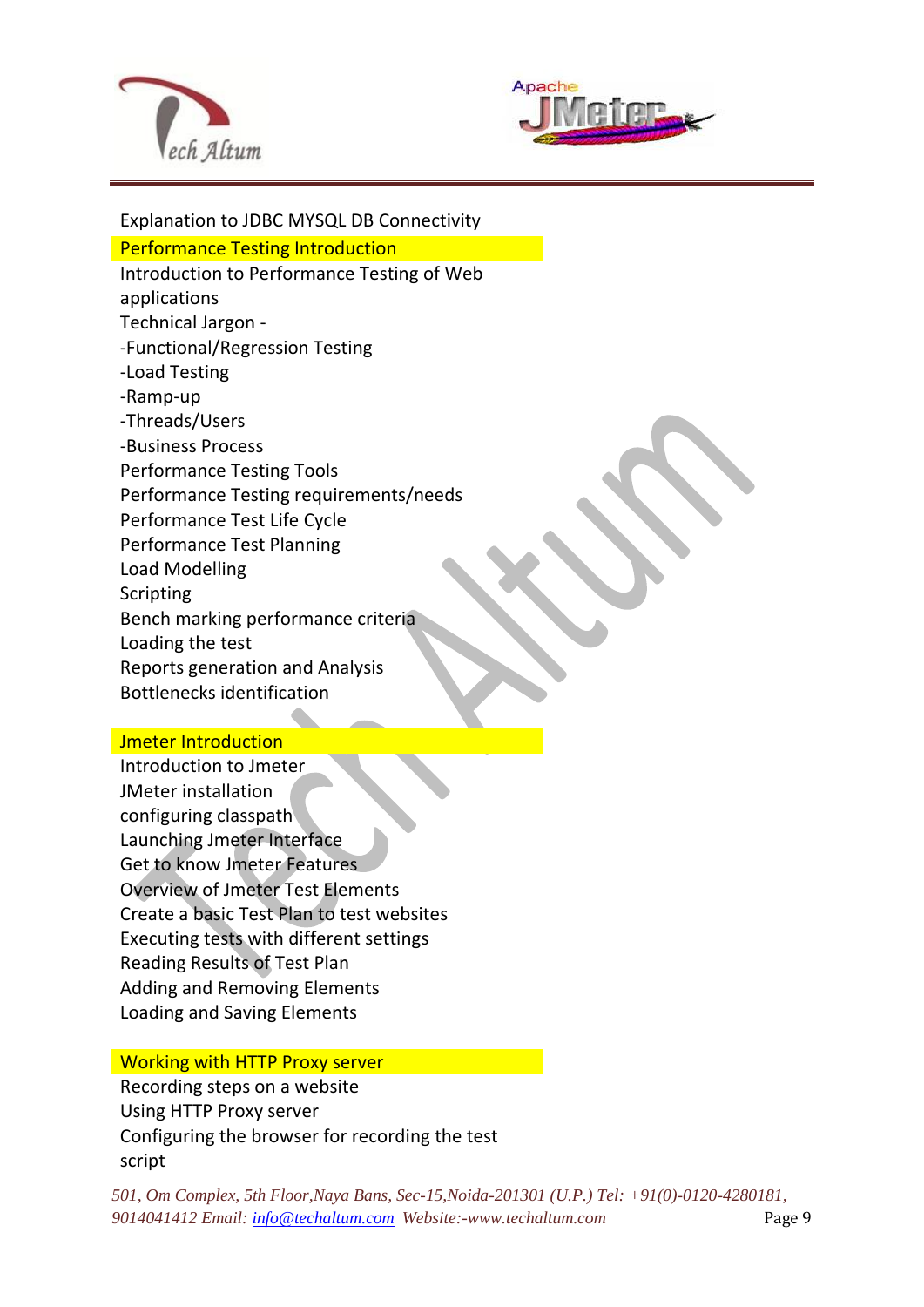



Configuring Firefox Mozilla Configuring Chrome Configuring IE Record and Playback on sample site

 $\overline{a}$ 

#### Thread Group

Detailed look at Elements of Test Plan Thread Group Introduction Thread group - control panel Single Thread Group test Multiple Thread Group test setUp Thread Group teardown Thread Group Test plan and Thread Group interaction Custom Thread Groups How to add external plugins for Jmeter Stepping Thread Group Ultimate thread group

#### **Samplers**

HTTP Request FTP Request JUnit Sampler TCP Sampler OS Process Sampler JDBC Sampler Test Action SOAP/XML-RPC Sampler Webservices Sampler Debug Sampler

#### Logic Controllers

Once Only Controller Random Controller Random Order Controller Loop Controller Interleave Controller Recording Controller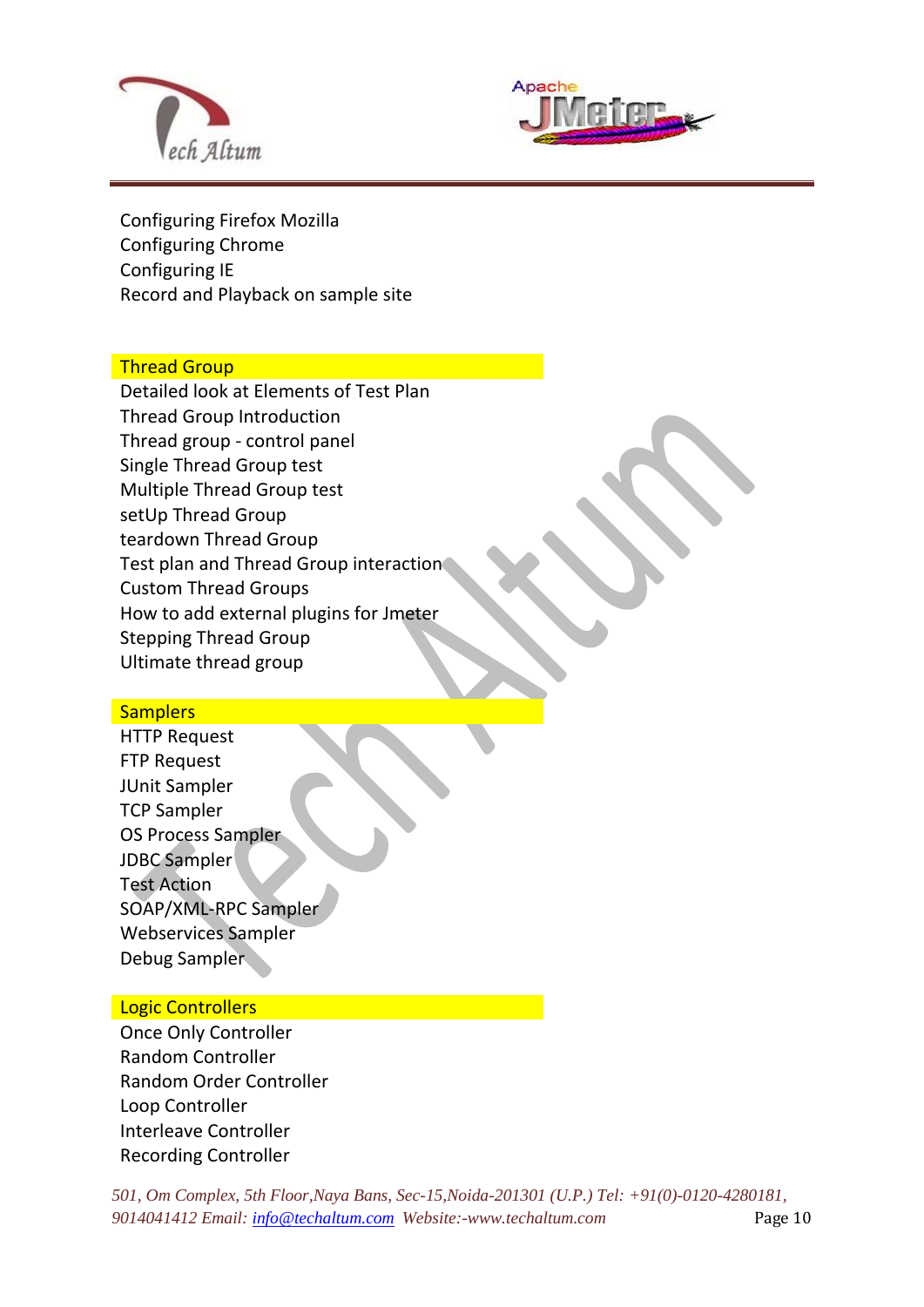



Simple Controller Throughput Controller Runtime Controller IF Controller While Controller Switch Controller Module Controller Include Controller For Each Controller Transaction Controller

 $\overline{a}$ 

#### Pre and Post Processors

Pre and Post Processors HTML link Parser HTTP URL rewriting modifier User Parameters Regular Expression Extractor XPath Extractor Result status handler Debug Post Processor Assertion results listener HTTP Cookie Manager

#### **Timers**

Constant Timer Gaussian Random Timer Uniform Random Timer Poisson Random Timer Synchronizing Timer Constant Throughput Timer

#### **Assertions**

Why Assertions Duration Assertion Size Assertion XML Assertion XML Schema Assertion HTML Assertion Response Assertion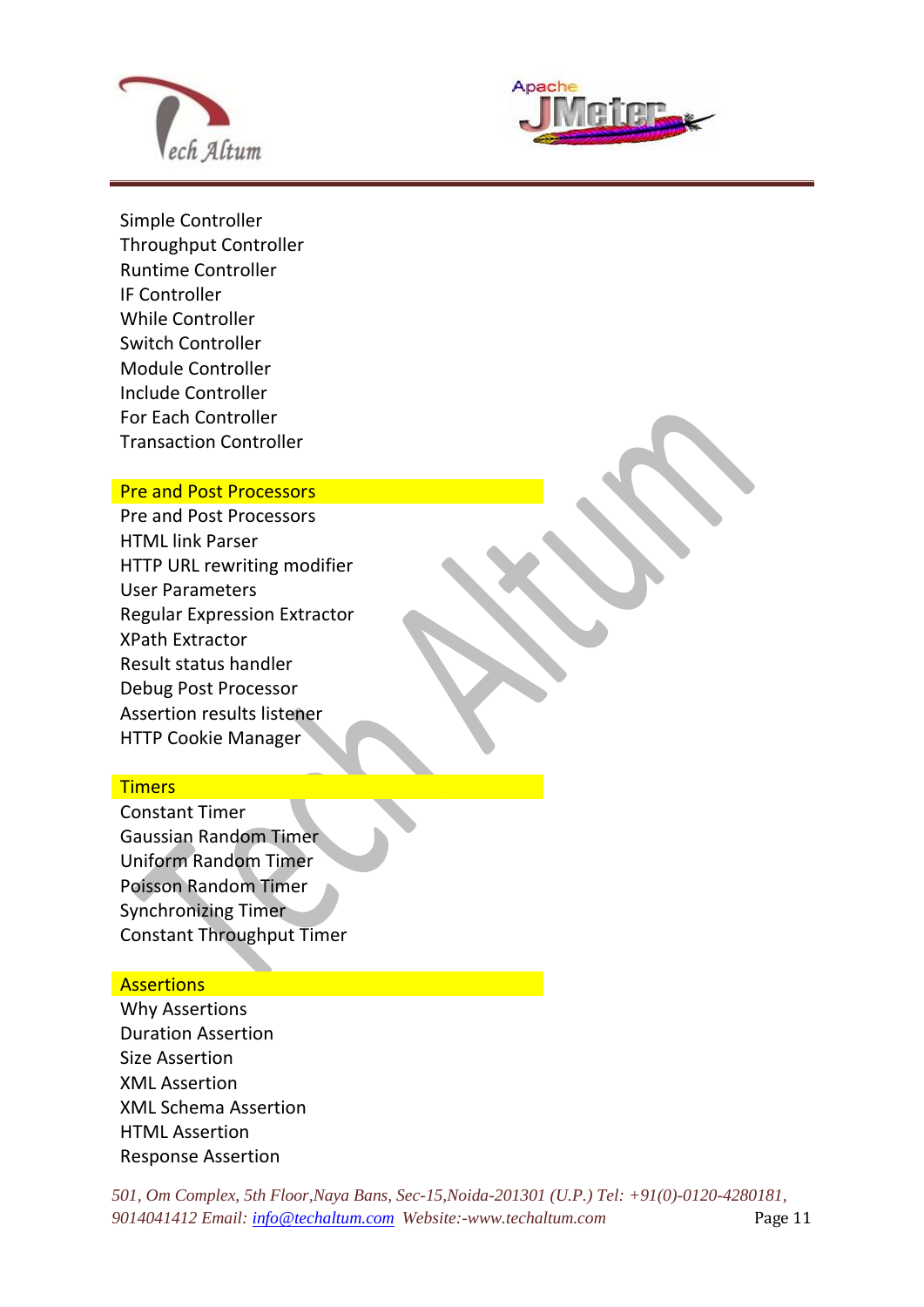



XPath Assertion Compare Assertion

#### Configuration Elements

Config Elements Introduction Counter Random Variable FTP Request Defaults Login Config Element HTTP Request Defaults Java request Defaults User Defined Variables - UDV CSV Data Set Config HTTP Authorization Manager HTTP Cookie Manager

 $\overline{a}$ 

#### **Listeners**

Introduction to Listeners Aggregate Report Aggregate Graph View Results Tree View Results in Table Summary Report Simple Data Writer Graph Results Save Responses to file Generate summary result Response time graph Monitor results Spline Visualizer Mailer Visualizer Distribution Graph (Alpha) Assertion Results Comparison assertion results

#### **Jmeter Functions**

threadNum \_\_intSum \_\_longSum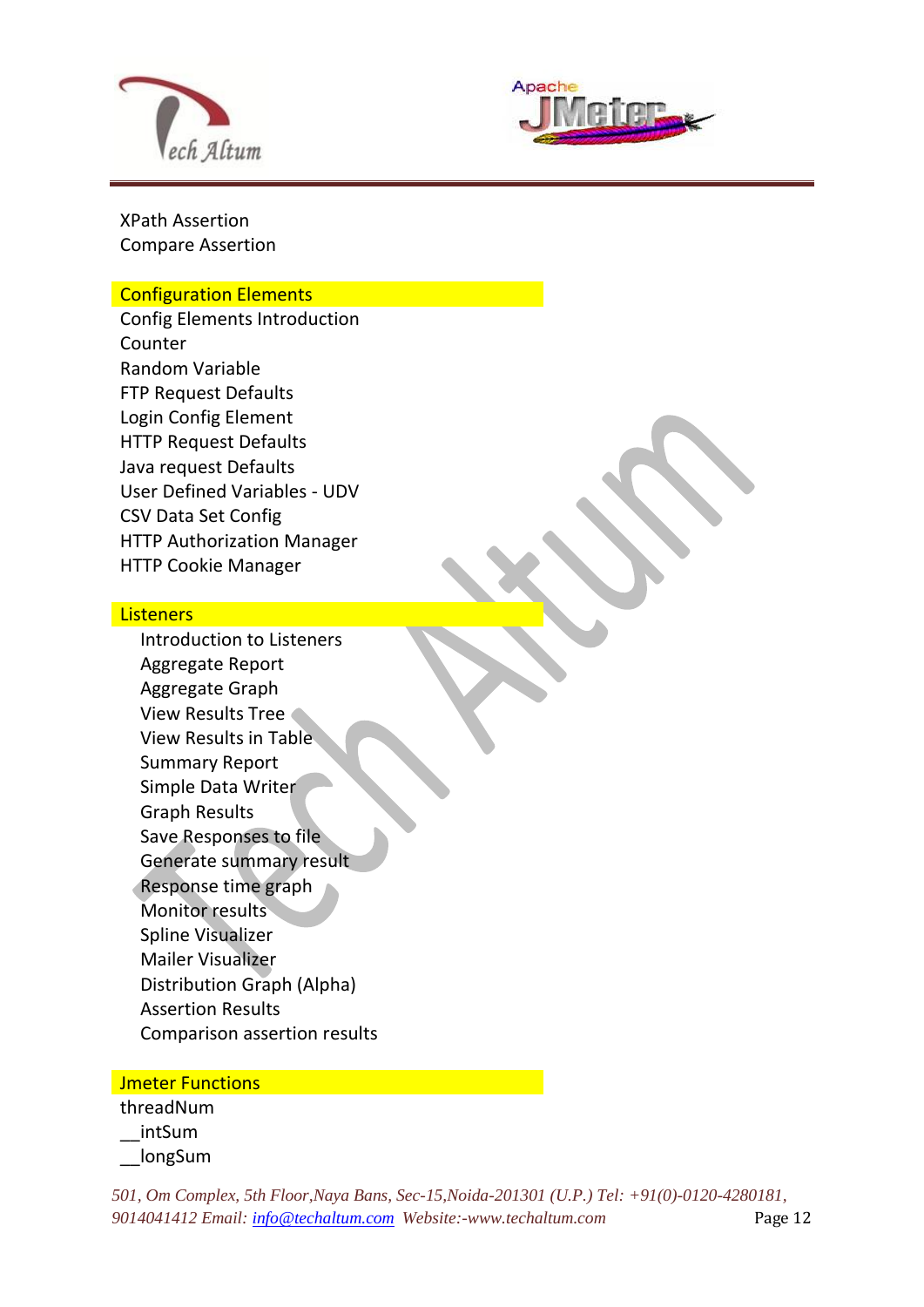



doubleSum

\_\_StringFromFile

- \_\_javaScript
- \_\_BeanShell
- \_\_machineIP
- \_\_machineName
- \_\_TestPlanName
- \_\_log
- \_\_Random
- \_\_RandomString
- \_\_property
- \_\_P
- \_setProperty
- \_\_time
- \_\_samplerName
- $\vee$
- \_\_FileToString
- Custom Functions / User defined Functions

#### **Bean Shell Scripting**

Introduction to BeanShell Scripting Setting upBeanShell Eclipse IDE BeanShell Scripting Syntax BeanShell Samplers BeanShell Pre-processor BeanShell post-processor BeanShell Assertion BeanShell Timer BeanShell Listener

## **BSF Scripting**

Introduction to BSF Setting up BSF BSF Syntax BSF -- JavaScript BSF -- Groovy BSF -- BeanShell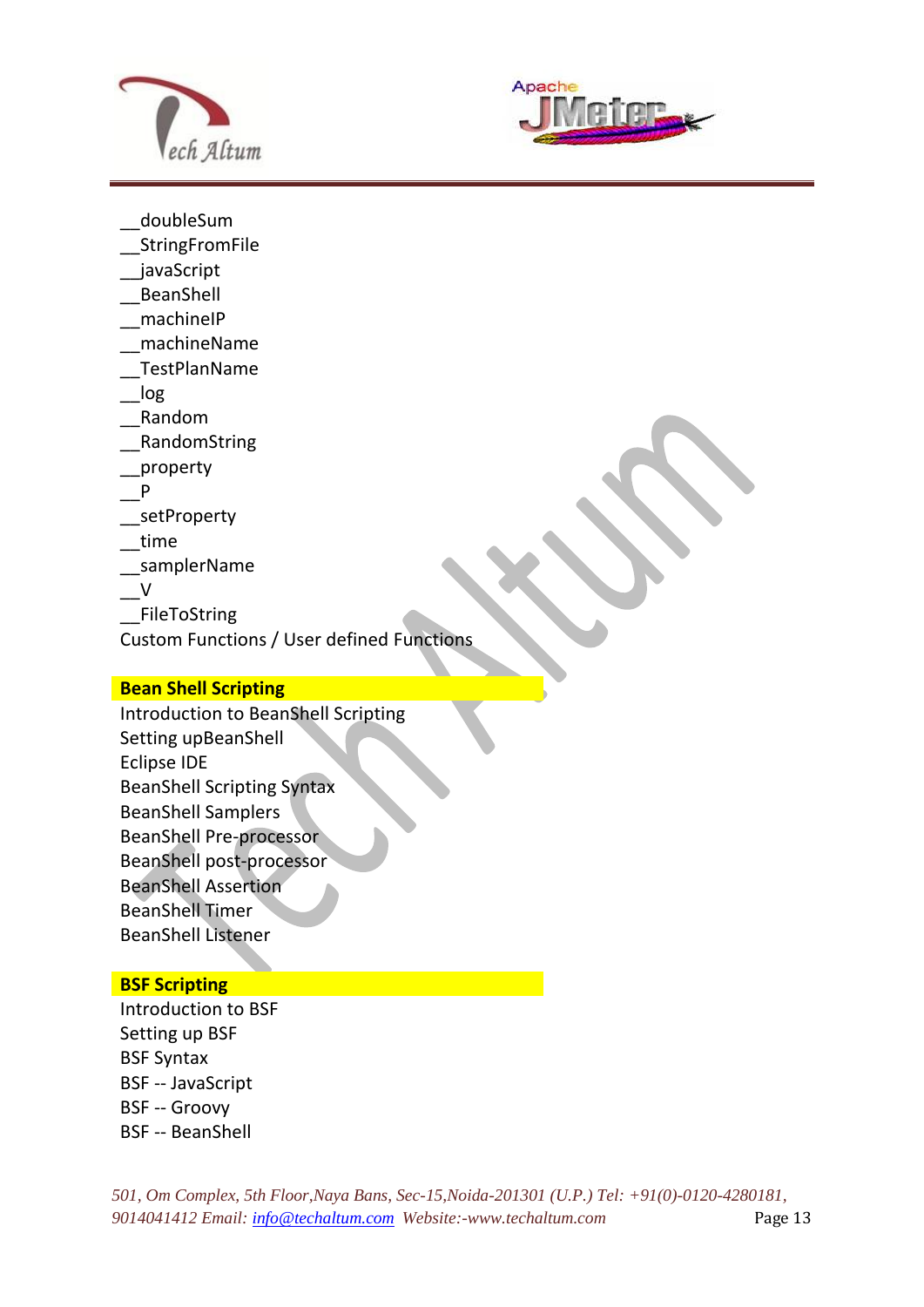



#### **Testing Database with Jmeter**

 $\overline{a}$ 

Database Testing with JMeter Setting up jar files JDBC with Oracle Select Statement Update Statement Insert Statement Delete Statement Create Statement Using parameterization

#### **Testing Webservices with Jmeter**

Introduction to Webservices **WSDL** UDDI SOAP Message (Request & Response) Test Plan for Webservice WebService/SOAP Sampler SOAP UI Tool Freely exposed Webservice over Internet - Example Set up Xampp and MySQL DB Inhouse Retail Project - Example

## **Connecting the dots - Real time end to end scripting example**

m.

End to End Scenario

## **Jmeter in Non-GUI and Distributed Mode**

Test Execution Executing tests in Non Gui mode Editing a test plan in a text/XML editor Jmeter test results in Non-gui mode GUI support to view reports Aggregate Report - load jtl file Executing tests in Distributed mode Configure the nodes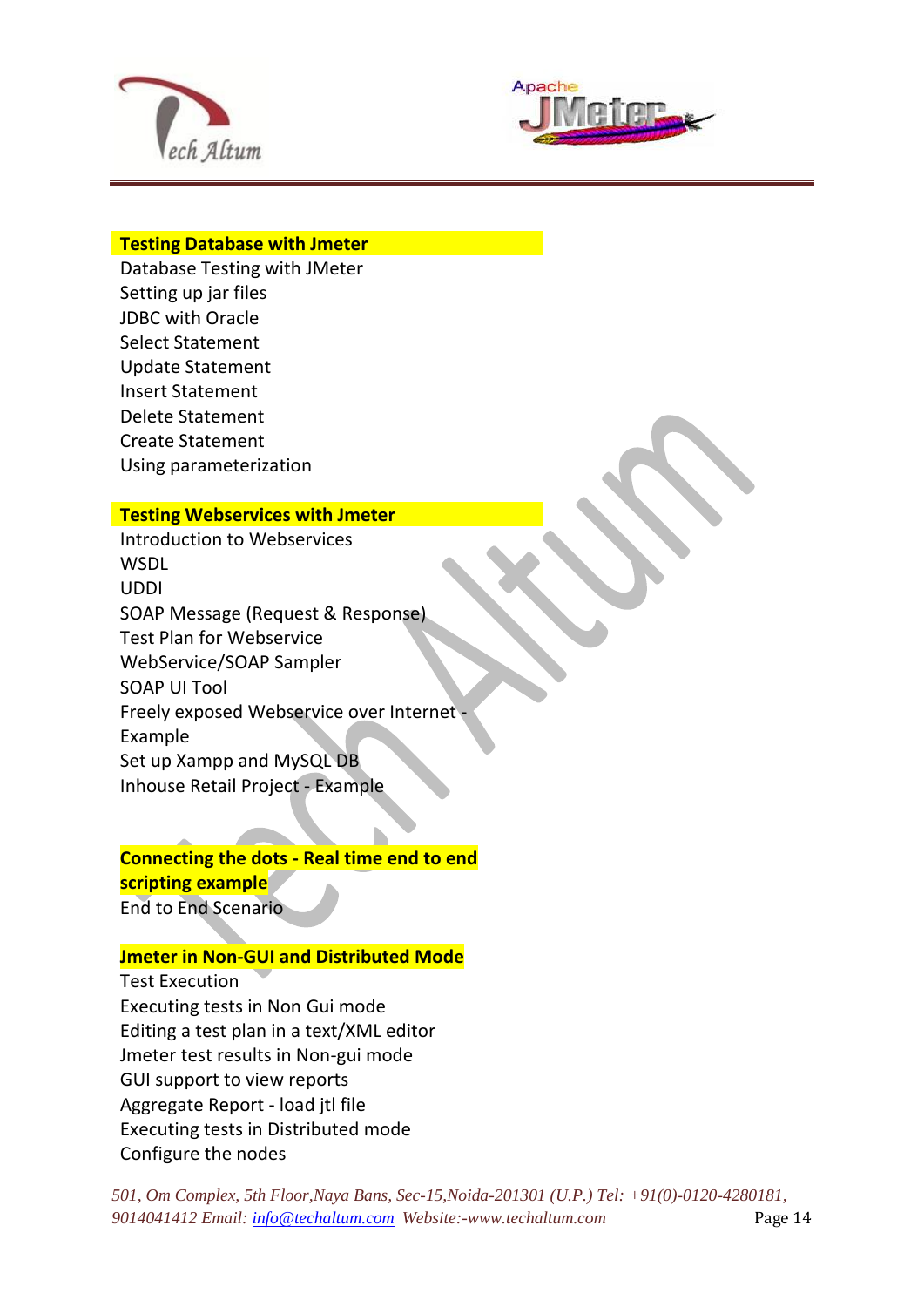



Start the servers Configuring Jmeter Properties File Distributed execution from a GUI client Distributed execution from a NON-GUI

 $\overline{a}$ 

#### **Report Analysis and Monitoring Resources**

Statistics available from JMeter Average, Median, Deviation Throughput, 90 Percentile Server Monitoring using jmeter plugin Resource Utilization Monitoring Perfmon metric collector listener ServerAgent batch file Blazemeter Plugin Server metrics such as CPU & Memory usage Monitoring and analyzing CPU resources Monitoring memory utilization Driving JMeter tests with Ant

#### **Testing Restful Webservices**

Restful Webservices SOAP - WSDL, XML SOAP Message REST based API HTTP Methods- GET, POST, DELETE, PUT MIME TYPES - JSON, XML CRUD Operations from Jmeter Sending Post Request from Jmeter Sending JSON Payload Asserting JSON Response

## **File download and upload**

Uploading a file on server File downloading from server

## **Connecting with MYSQL Database**

JDBC MYSQL DB Connectivity